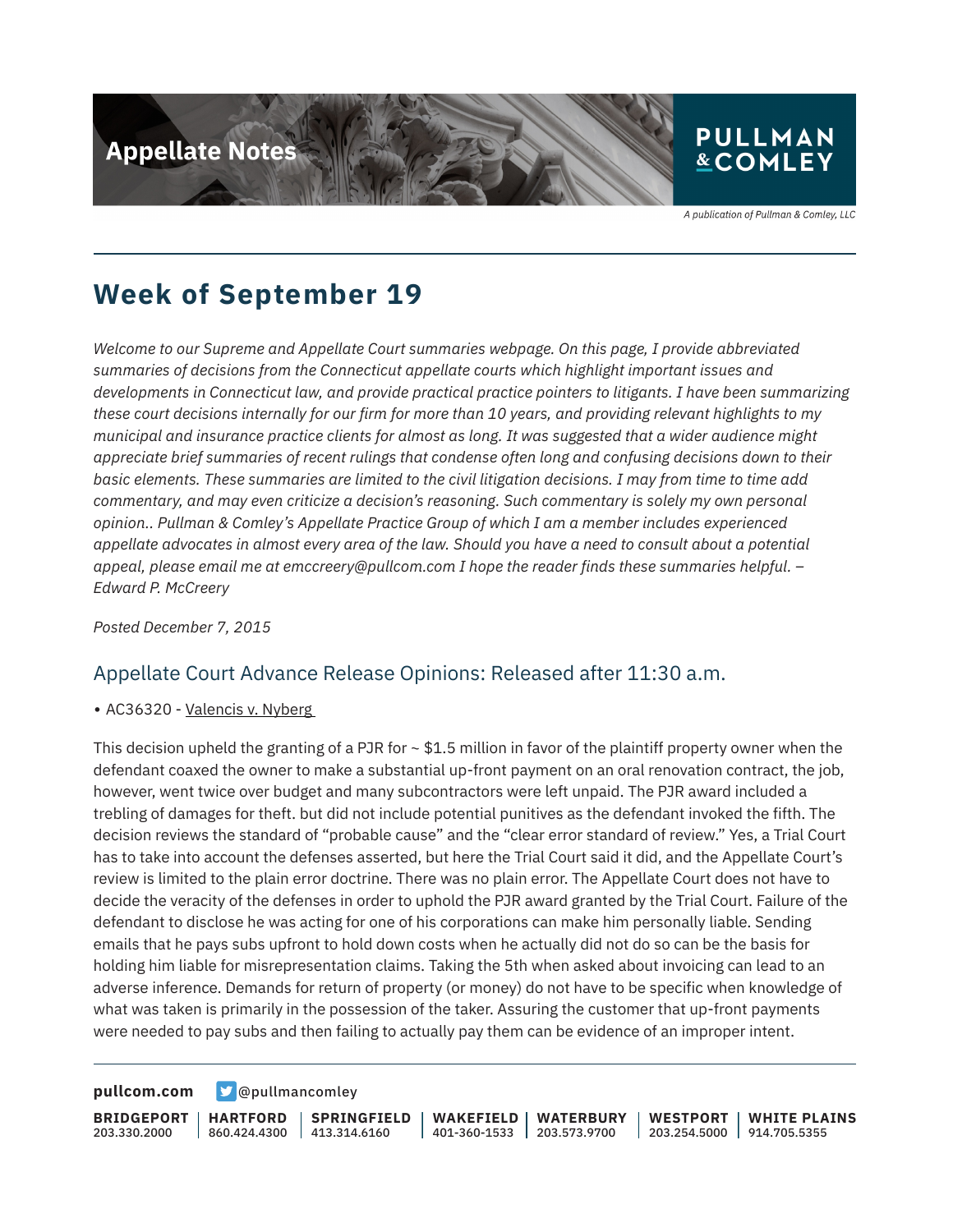## **PULLMAN &COMLEY**

## Week of September 19

Pleading the fifth can also allow an inference for a finding of improper intent.

#### • AC37034 - Tavani v. Riley

CT resident had a justiciable issue entitling him to bring a declaratory judgment action that he no longer owed child support payments and had paid his obligations in full under a MA decree when the ex-spouse, now a NH resident, kept trying to bring enforcement actions in other forums.

#### • AC36360 - Brown v. Hartford

A municipality has a right to enter upon private premises and declare the need for immediate demolition when a danger to health and safety is apparent, without the need for a pre-taking notice and hearing. A municipal building code allowing for such a procedure is constitutional and does not violate due process rights. The City inspector here had a right to declare a collapsing porch unsafe and directed it to be torn down immediately. This case also held that RPC 1.11, not 1.9, applies to the homeowner's DQ motion when the homeowner's prior counsel went to work for the City Attorney's office. The disqualification of the prior counsel is not imputed to fellow governmental lawyers under 1.11, the way it would to a lawyer moving to another private law firm under 1.9.

#### ● AC36307 - Wood v. Wood

Congratulations to our own Campbell Barrett on this victory. This decision upheld the award of a \$750,000 payment to the wife along with partial payment of her attorney fees. The decision rejected multiple challenges to the award by the ex-husband. The Appellate Court held that the Trial Court could rely upon the valuations the husband himself had put in his financial affidavit of assets owned by his LLC to, in turn, determine a value of his LLC. Expert testimony was not required in that situation. The husband's membership interest in the LLC was deemed to be a marital asset to be divided. When the LLC's assets are principally real estate, a proposed sales contract for the real estate can be evidence of its value and thus the value of the membership in the LLC. The ex-husband could not claim he was entitled to a larger share of the marital estate just because of his prior inheritance. Pre-divorce inheritances do not automatically get assigned to the beneficiary in a subsequent divorce. Finally, it does not matter that the ex-husband did not have cash on hand to comply with the court's payment order. He had assets worth over \$2 million and it was up to him to come up with the money. It is not the duty of a Trial Court to figure out what assets a spouse must dispose of to comply with the court's decrees.

- AC36772 Petaway v. Commissioner of Correction
- AC36578 State v. Acker
- AC36716 Kumah v. Brown